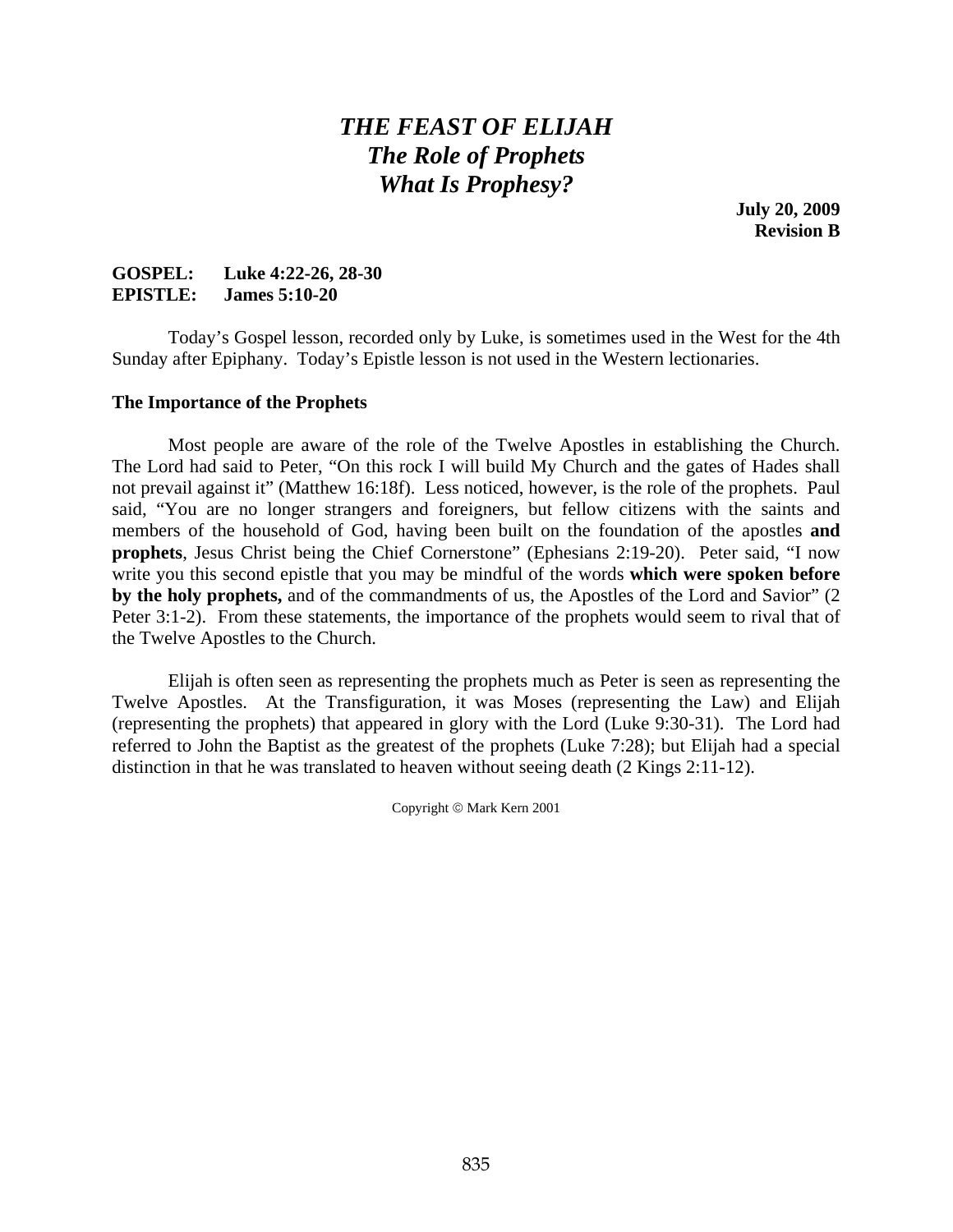## *The Role of Prophets*

**July 20, 2009 Revision B** 

### **GOSPEL: Luke 4:22-26, 28-30**

#### **MAJOR EVENTS IN ELIJAH'S LIFE**

#### **Withholding Rain**

 Elijah was a descendant of the settlers of Gilead (1 Kings 17:1) who moved in during the time of the Judges (Judges 12:4-7). The first mention of him occurred during the reign of King Ahab following Ahab's marriage to Jezebel and the subsequent building of altars and a Temple to Baal, and building the Asherah on the high places. Elijah said to King Ahab that there would be neither dew nor rain for several years until he (Elijah) said so. Then Elijah left for the East side of the Jordan (1 Kings 17:1-3).

 Elijah lived there for a while and was fed by ravens sent by the Lord, who brought him bread and meat in the morning and in the evening. His source of water was the brook Cherith (1 Kings 17:4-6). When the brook dried up from the lack of rain, the Lord told him to go to the town of Zarephath in Sidon on the Mediterranean coast. Sidon was the birthplace of Jezebel (1 Kings 16:31).

 On entering the gate of Zarephath, he called to a widow who was gathering sticks, asking for a drink of water. As she was going to get the water, he asked her also for a piece of bread. She replied that she had no bread. All she had was a handful of flour and a little oil. She was going to prepare a last meal for her son and herself, expecting that they would starve to death afterward because of the famine and drought (1 Kings 17:9-12).

 Elijah then asked her to prepare some food for him also. "For thus says the Lord God of Israel: 'The bowl of flour shall not be exhausted, nor shall the jar of oil be empty, until the day that the Lord sends rain on the face of the earth' " (1 Kings 17:11-14). She did as Elijah asked and her bowl of flour lasted for several years until the famine was over. During that time, Elijah stayed in the upper room of her house (1 Kings 17:15-16).

 During the time Elijah stayed there, the woman's young son died. Elijah carried the child to the upper room and laid him on his own bed. Then he raised him from the dead (1 Kings 17:24). From tradition, the child was later known as the Prophet Jonah who prefigured Christ by spending three days in the belly of the sea monster (Prologue, September 22; Jonah 1:17).

Copyright © Mark Kern 2001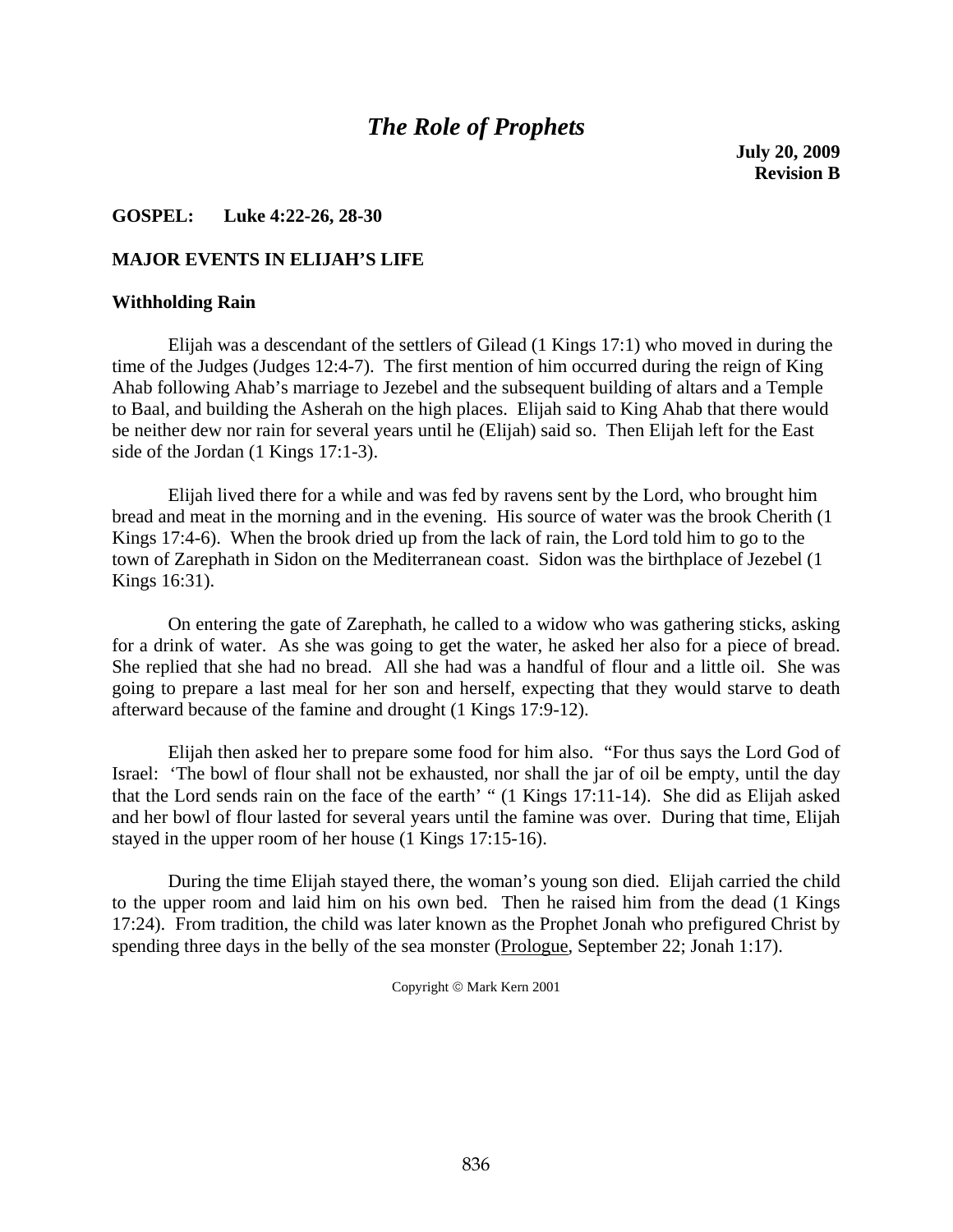#### **Contesting with the Prophets of Baal**

 Just before the end of the drought and famine, the Lord told Elijah to meet with King Ahab. Elijah arranged a face-to-face meeting between himself and 450 prophets of Baal along with 400 prophets of the Asherah who ate at Jezebel's table (1 Kings 18:18-19). At this meeting he chastised the people for forsaking the Lord and proposed a test: The prophets of Baal and he would each be given an ox to sacrifice and would prepare the sacrifice according to their traditions; but each would put no fire to the wood under the sacrifice. The god (Baal vs. the Lord) who answers by fire from heaven to consume the sacrifice is the real God. The response of the people was "that is a good idea" (1 Kings 18:21-24).

 The prophets of Baal prepared their sacrifice first and called on the name of Baal all day. They also leaped about their altar, cutting themselves with swords and lances "until the blood gushed out of them." "But there was no voice, no one answered and no one paid attention" (1 Kings 18:25-29). One might compare this behavior with that of the Gadarene demoniacs (Mark 5:5).

 At the time of the evening sacrifice (according to Mosaic Law), Elijah repaired the altar of the Lord which had been torn down. He also dug a trench around the altar capable of holding 2 seahs of seed (about 14 quarts); this would make the trench about 18 inches deep. Then he put the sacrifice and the wood on the altar. Before offering the evening prayers according to Mosaic Law, Elijah commanded that four pitchers of water be poured on the sacrifice and the wood. This he did three times. These pitchers were what women used to draw water from a well and held 3-4 gallons. Thus the water flowed around the altar and also filled the trench with water (1 Kings 18:30-35). The amount of liquid involved is consistent with a trench about 12 feet in diameter.

 Then Elijah called on the Lord, " 'Answer me, O Lord, answer me, that this people may know that Thou art God and that Thou hast turned their heart back again'. Then the fire of the Lord fell, and consumed the burnt offering and the wood and the stones and the dirt, and licked up the water that was in the trench. And when the people saw it, they fell on their faces; and they said, 'The Lord, He is God; the Lord, He is God!!' " (1 Kings 18:36-39).

 With the hearts of the people turned back to the Lord, the first thing Elijah told them to do was kill the 450 prophets of Baal (1 Kings 18:40) which was the prescribed punishment in the Mosaic Law for someone who was a false prophet (Deuteronomy 18:20-22) or who advocated idolatry (Deuteronomy 13:1-4). Following the confrontation, Elijah brought back the rain that had been withheld for over three years (Luke 4:25). The Lord had promised a bounty for His people if they obeyed all His commandments; this was a small beginning of the Lord opening His good storehouse (Deuteronomy 28:12ff).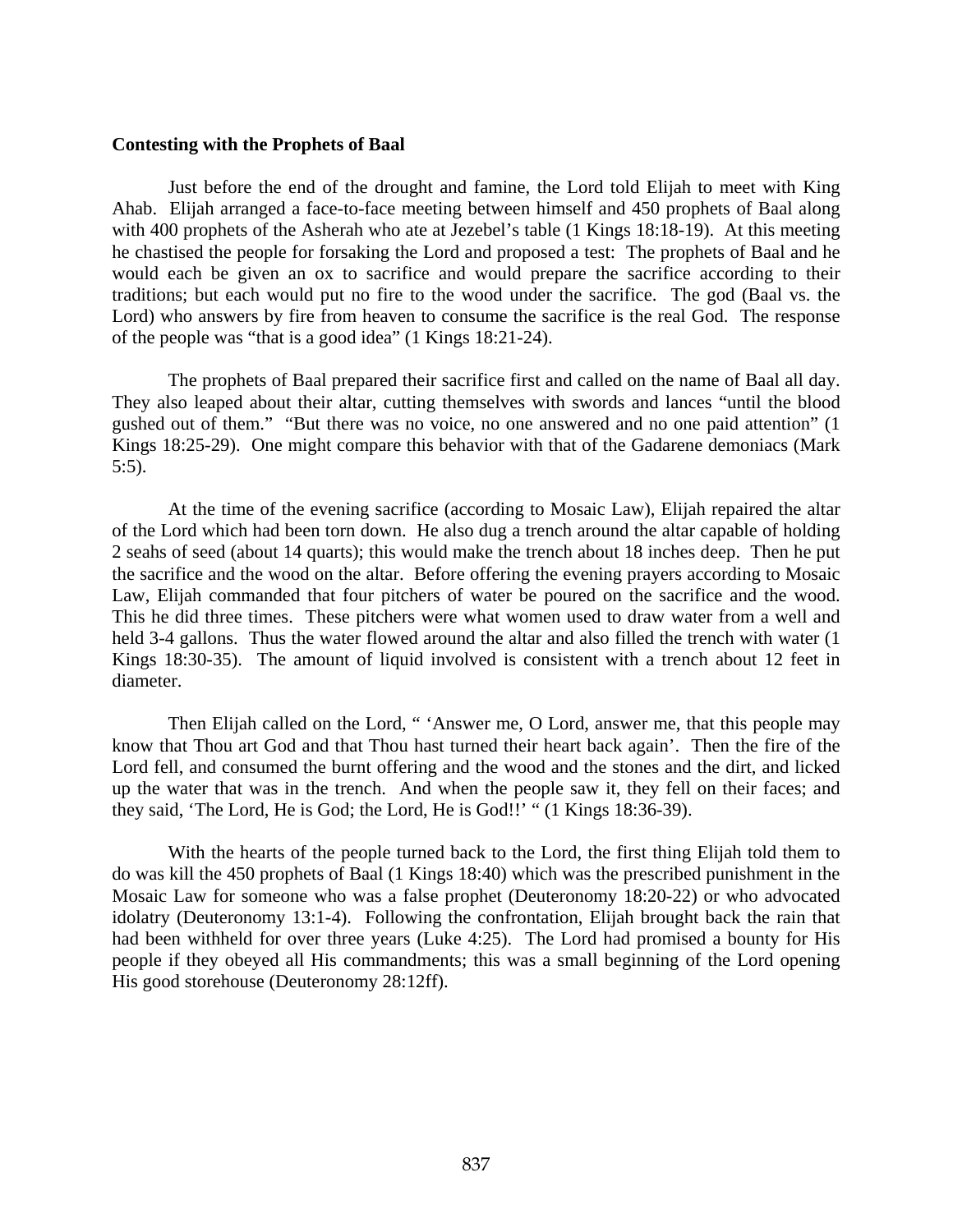#### **Hearing the Lord's Voice**

 When King Ahab told Queen Jezebel all that Elijah had done, she vowed to kill him. Elijah fled for his life into the wilderness (1 Kings 19:1-3). There he was fed by angels and traveled in the strength of that angelic-supplied food for forty days in an effort to seek the Lord's voice regarding what he should do next. Finally, he arrived at Mt. Horeb, the mountain of God, and lodged in a cave there (1 Kings 19:4-9). Mt. Horeb is the mountain range of which Mt. Sinai (the place of the giving of the Mosaic Law) is one of the peaks.

 While there, the Lord told Elijah to stand on the mountain before the Lord as the Lord passed by. "And a great and strong wind was tearing the mountains apart and breaking in pieces the rocks before the Lord; but the Lord was not in the wind. And after the wind, an earthquake; but the Lord was not in the earthquake. And after the earthquake, a fire; but the Lord was not in the fire. And after the fire, a sound or voice, (literally) *a small whisper*" (1 Kings 19:11-13). It was in this small whisper that Elijah heard the Lord's voice and got an answer as to what he should do.

 First, the Lord told him to anoint Hazael as king of Aram (a neighboring country) in place of Ben-hadad. Next he was to anoint Jehu as king of Israel in place of Ahab. Then he was to anoint Elisha as prophet in place of himself (1 Kings 19:15-17).

 This took a few years to take place. Ben-hadad, along with 32 other kings, marched into Israel and besieged Samaria with an enormous army. Yet he was defeated by an army of less than 7,000 under King Ahab who was acting at the direction of one of the prophets (1 Kings 20).

 After this, Queen Jezebel used deceit and false witnesses to have Naboth killed so she could give Naboth's vineyard to her husband. As Ahab went to take possession of the vineyard, the Lord told Elijah to meet him there and confronted him for his part in Jezebel's sin. When Ahab heard Elijah's words, he repented and began fasting in sackcloth for a long time. When the Lord saw this, He postponed the destruction of the house of Ahab for one generation (1 Kings 21).

 About three years later (1 Kings 22:1), Ahab died from wounds he received in battle just as the word of the Lord had spoken through Elijah (1 Kings 21:19, 22:38). Ahab's son Ahaziah became king in his place. Shortly after being crowned king, Ahaziah had an accident and was badly injured. So he sent messengers to inquire of Baal-zebub, the god of Ekron, as to whether he would recover. The angel of the Lord told Elijah to meet the messengers on the way, saying, "Is it because there is no God in Israel that you are going to inquire of Baal-zebub?" Then he told them: thus says the Lord: Ahaziah will not recover; and he sent them back to Ahaziah (2 Kings 1:1-4).

 Ahaziah was furious and sent a captain with 50 soldiers to bring Elijah by force to his palace in Samaria. They found Elijah sitting on top of a hill and ordered him, "O man of God, the king says, 'come here'!" Elijah replied, "If I am a man of God, let fire come down from heaven and consume you and your fifty". And thus it happened (2 Kings 1:9-10).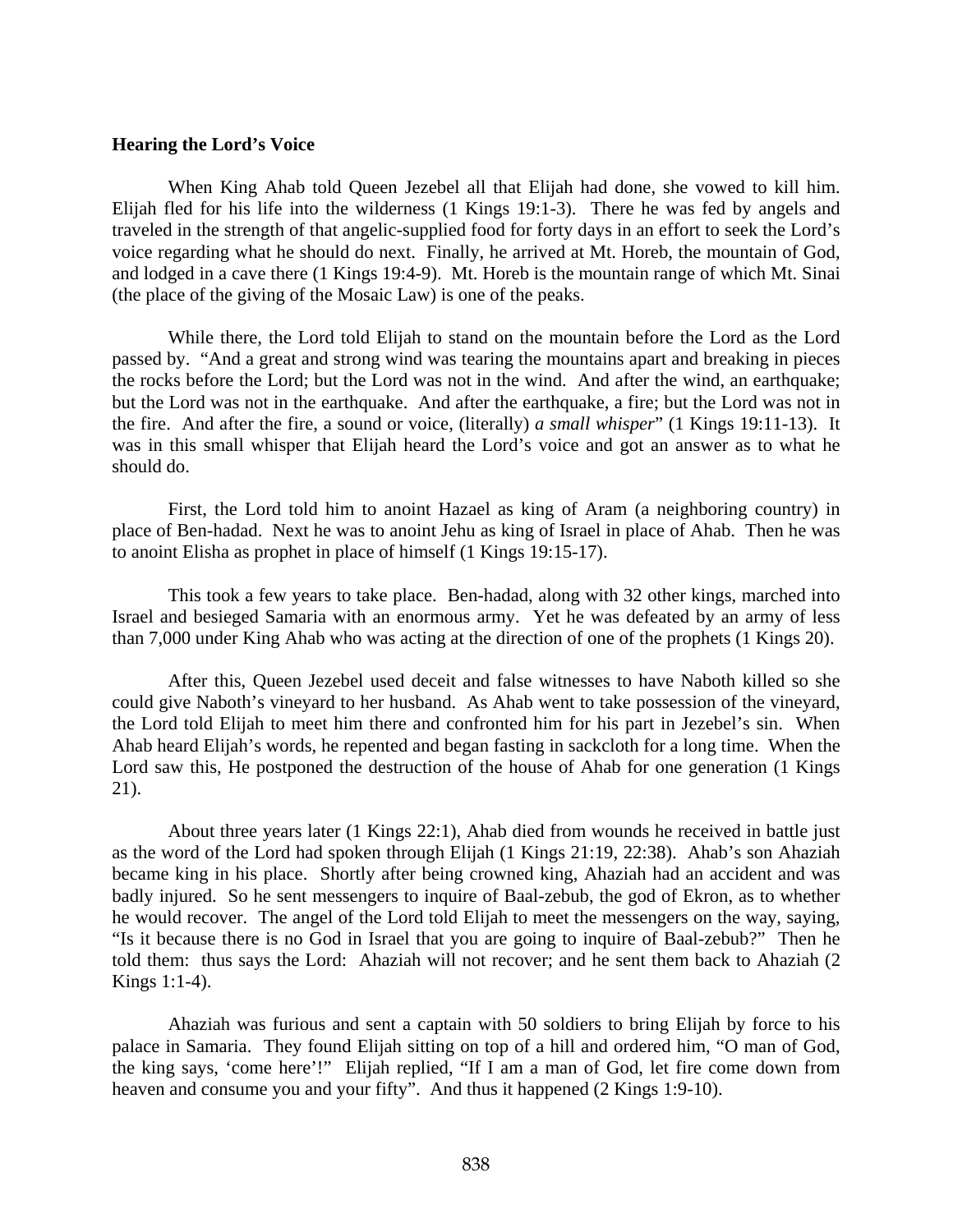Ahaziah sent another captain with fifty more soldiers; the same thing happened. So he sent a third captain and fifty more. But this time the captain fell on his face before Elijah and pleaded for his life. Then the angel of the Lord told Elijah to go with the captain. Elijah went to Ahaziah's palace and told him in person the same thing he told the messengers: that Ahaziah would not recover. Ahaziah died shortly afterward (2 Kings 1:11-17).

#### **Elijah's Translation**

When the time of Elijah's departure drew near, all the prophets in the area knew it was going to happen. For example, when Elijah and Elisha traveled from Gilgal to Bethel, the sons of the prophets of Bethel asked Elisha if he knew "that the Lord will take away your master from over your head today?" Elisha knew that also. Then when they traveled to Jericho, the sons of the prophets asked Elisha the same thing (2 Kings 2:2-5).

 The place for Elijah's translation was on the opposite side of the Jordan near where Moses had been buried. Moses was buried in the valley in the land of Moab opposite Beth-peor (Deuteronomy 33:6). This is across the Jordan from Jericho.

 As Elijah and Elisha headed for the spot, fifty of the sons of the prophets followed them to the bank of the Jordan. When they reached the river, Elijah took off his mantle (coarse outer garment) and struck the water. The Jordan river was divided so that they crossed on dry ground (2 Kings 2:6-8).

 When they reached the spot, Elijah asked Elisha, "Ask what I shall do for you before I am taken from you." Elisha replied, "Please, let a double portion of your Spirit be upon me" (2 Kings 2:9). Elijah replied, "If you see me when I am taken from you, it shall be so for you" (2 Kings 2:10).

 As they were going along and talking, there appeared a chariot of fire and horses of fire which separated the two of them. And Elijah went up by a whirlwind to heaven  $(2 \text{ Kings } 2:11)$ . Elisha cried out, "My father, my father, the chariot of Israel and its horsemen" (2 Kings 2:12). Then he saw Elijah no more.

 Elisha then tore his clothes in two pieces, which was a sign of grief (compare Joel 2:13), and picked up Elijah's mantle which had fallen as he left in the chariot of fire. Heading back to the Jordan, Elisha struck the water again with the mantle and the waters parted for him to walk back across (2 Kings 2:12-14).

 This event was evidently witnessed by more than just the fifty sons of the prophets on the West Bank of the Jordan. As Elisha was about to leave Jericho for Bethel, he was mocked by at least 42 children who kept saying, "Go up baldy; go up baldy!" (2 Kings 2:23). Thus the translation of Elijah was a well-known event in that locale.

 This is not the last we hear of Elijah in the Scripture. Almost 900 years later, the same Elijah appeared transfigured with Jesus and Moses to Peter, James and John on the mountain (Matthew 17:3-4). In this case Moses represented the Law and Elijah represented the prophets as a testimony of their witness concerning Jesus. Moses and Elijah also spoke with Jesus of His departure (i.e. His death) which He was about to accomplish in Jerusalem (Luke 9:30-31). How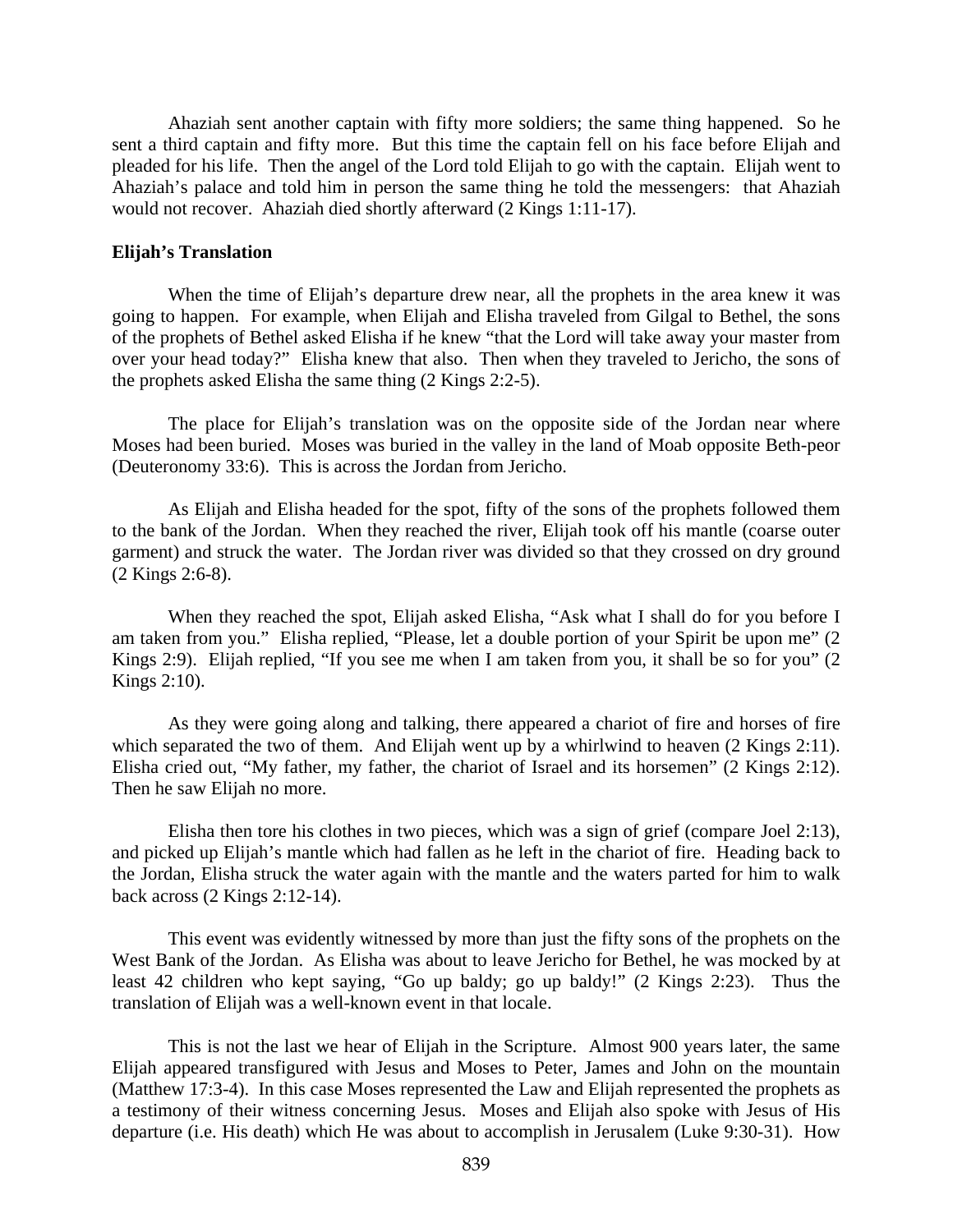did this happen? The Lord called it a "vision"; it was probably similar to other visions that others of the prophets had. For example, compare Ezekiel (Ezekiel 43:3; Ezekiel 1-5), the Apostle Paul (Acts 9:11-12), the Apostle Peter (Acts 11:5-10), and the Apostle John (Revelation 9:17).

 This may not be the last time we hear from Elijah either. It was the understanding of the early Church that the two witnesses referred to in the Apostle John's vision would be Elijah and Enoch (Revelation 11:3-12). In this case, Enoch represents the prophets prior to the Flood (Jude 1:14-15), and both Enoch (Genesis 5:22-24, Hebrews 11:5) and Elijah (2 Kings 2:11) were taken to heaven without tasting death.

## **THE LAW AND THE PROPHETS**

 The Old Testament is customarily divided into three sections: the Law, the Prophets, and the Holy Writings. "The Law" is the five books of Moses. "The Prophets" are divided into the Major Prophets and the Twelve Minor Prophets beginning with Hosea. The "Holy Writings" are such books as Kings, Chronicles, Ezra, etc.

 Taken together, the Law and the Prophets represents everything man needs to know to be saved. The Lord stated that He did not come to destroy the Law and the Prophets, but to fulfill them. Not one stroke will pass from the Law until this happens (Matthew 5:17-18). And all of the Law and the Prophets won't be fulfilled until the Lord returns in Glory (Luke 24:44). The core of the Law and the Prophets is the Greatest Commandment: "You shall love the Lord your God with all your heart, with all your soul and with all your mind. And you shall love your neighbor as yourself" (Matthew 22:37-40, Matthew 7:12), where this Greatest Commandment is part of the Law of Moses (Deuteronomy 6:5, Leviticus 19:18).

 Up until the time of John the Baptist, all that anyone had was the Law and the Prophets (Luke 16:16). To this effect, there were readings from the Law and the Prophets every Sabbath in the Synagogues (Acts 13:15, Luke 4:16, 2 Corinthians 3:15). In the Story of Lazarus and the rich man, all that the rich man's brothers needed was the Law and the Prophets (Luke 16:29-31).

 Because the rulers and the people in Jerusalem did not know or understand the Law and the Prophets, they ended up fulfilling them by condemning Jesus (Acts 13:27). The Twelve Apostles recognized the Lord as being the fulfillment of the Law and the Prophets (John 1:45). But even they were slow of heart to believe all that the prophets had spoken (Luke 24:25).

 One of Paul's strengths was that he did believe all things which are written in the Law and the Prophets (Acts 24:14). Paul's Gospel message involved "saying no other things than those which the prophets and Moses said would come" (Acts 26:22). He "explained and solemnly testified of the Kingdom of God, persuading them concerning Jesus from both the Law of Moses and the Prophets" (Acts 28:23). He even taught that "the righteousness of God apart from the law is revealed, being witnessed by the Law and the Prophets" (Romans 3:21).

 One might ask how the righteousness of God can be revealed by the Law apart from the law. Very simple. One needs to go back to the core meaning of the Law: the Greatest Commandment. Loving the Lord God with all our heart, soul and mind is definitely an effort of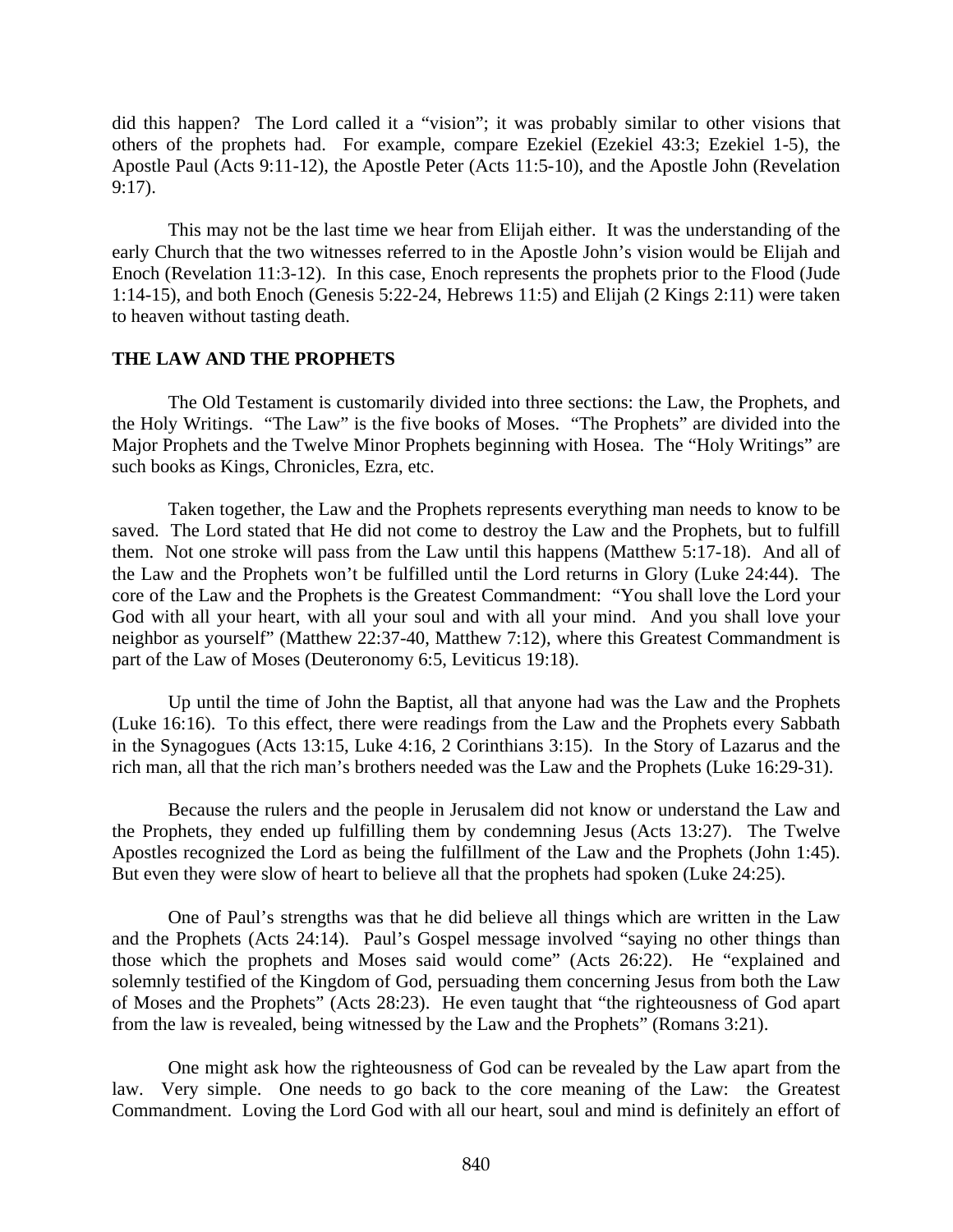the heart and not of a rule book. For more details on the Greatest Commandment, see the Gospel lesson for the 15th Sunday after Pentecost.

## **The Foundation of the Church**

 The Prophets also have had a hand in revealing some of the mysteries of God. Paul was "called to be an Apostle, separated to the Gospel of God, which He promised before through His prophets in the Holy Scriptures" (Romans 1:2). Peter said this also. As Peter was addressing Cornelius and the Gentiles, he said, "To Him, all the prophets witness that, through His Name, whoever believes in Him will receive remission of sins" (Acts 10:43). As Peter said this, the Holy Spirit came on the Gentiles as He did on the other disciples at Pentecost. "For the prophetic Scriptures made known to all nations the mystery kept secret since the world began" (Romans 16:26; see also Ephesians 1:9-10; Colossians 1:26-27, 2:2-3; 2 Timothy 1:9-10).

 Paul stated that the Church, the household of God, "was built on the foundation of the apostles and prophets, Jesus Christ being the Chief Cornerstone" (Ephesians 2:20). Paul went on to say that "the Lord made known to him the mystery which in other ages was not made known to the sons of men as it has now been revealed by the Spirit to His holy apostles and prophets" (Ephesians 3:3-5). Peter witnesses to this also stating that his readers should "be mindful of the words which were spoken before by the holy prophets, and of the commandments of us, the Apostles of the Lord and Savior" (2 Peter 3:2).

 This mystery is Christ in us (Jew and Gentile), the hope of glory and had been hidden from ages and from generations (Colossians 1:26-27). This mystery involves gathering together in one, all things in Christ, which means the Church (Ephesians 1:9). This mystery had been kept secret since the world began (Romans 16:25), and had the rulers of this age known it, they would not have crucified the Lord of Glory (1 Corinthians 2:7-8). This mystery will finally be finished at the end of time when the Lord returns; and it is the prophets who have given us glimpses of it (Revelation 10:7).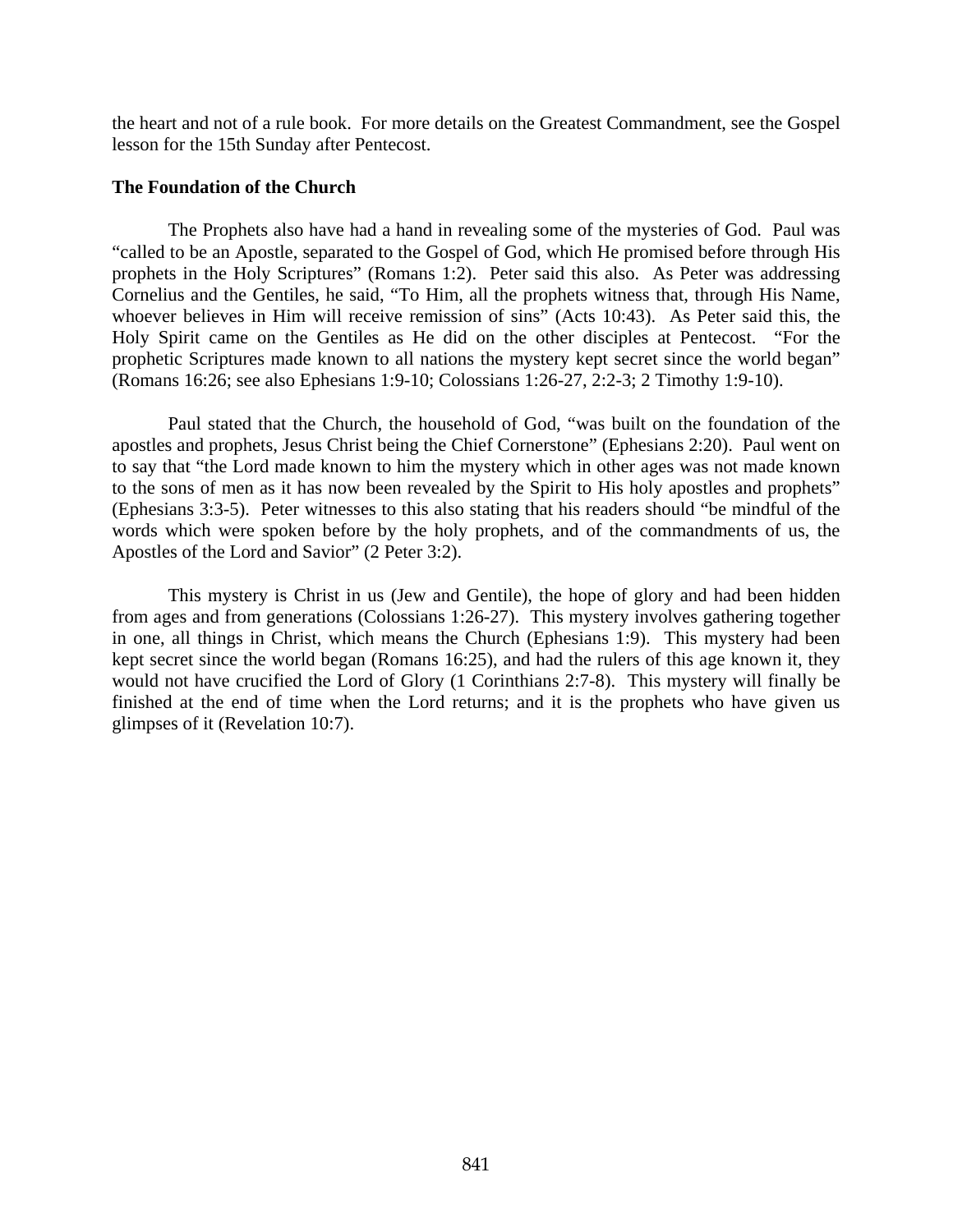## *What Is Prophesy?*

**July 20, 2009 Revision B** 

## **EPISTLE: James 5:10-20**

### **WHAT IS PROPHECY?**

 Prophecy is usually defined as the foretelling of future events. However, there is a lot more to it than a simple foretelling. Paul alludes to the gift of prophecy in its fullest as including the understanding of all mysteries and all knowledge (1 Corinthians 13:2). For example, the Old Testament prophets are described by Peter as inquiring and searching carefully into the salvation of our souls, and prophesying of the Grace that would come to us (1 Peter 1:10).

 Prophets in the First Century were expected to have an extra ordinary perception. For example, when Jesus was invited to dinner at Simon the Pharisee's house, a sinful woman began washing His feet with her tears, wiping His feet with her hair and anointing His feet with fragrant oil. Simon thought to himself: "This Man, if He were a prophet, would know who and what manner of woman this is who is touching Him" (Luke 7:39). Prophets were expected to have this kind of understanding and perception. The prophets in Corinth were expected by Paul to have the ability to reveal the secrets of men's hearts such that an unbeliever would fall on his face and report that God was truly among them (1 Corinthians 14:24-25).

 A more general use of the gift of prophecy was the edification, exhortation and comfort to those in the Church (1 Corinthians 14:3-4). But most prophecy is limited; one prophesies only in part (1 Corinthians 13:8-9) since God does not usually reveal too much all at once (John 16:12, Mark 4:33). We can only prophesy according to the faith that we have (Romans 12:6).

 The most general definition of prophecy is simply, "The testimony of Jesus is the spirit of prophecy" (Revelation 19:10). In this regard, Peter spoke of the words of God the Father on the Mountain of Transfiguration, "This is My Beloved Son in Whom I am well pleased," as being a "prophetic word confirmed" (2 Peter 1:19). Peter went on to say that "no prophecy of Scripture is of any private interpretation, for prophecy never came by the will of man, but holy men of God spoke as they were moved by the Holy Spirit" (2 Peter 1:20, 21). Thus prophecy in the Church was expected to be judged by the Church (1 Corinthians 14:29).

 Perhaps some of the most unusual prophecy in the Old Testament was done with musical instruments. Asaph, Heman and Jeduthun, called "the king's seers" (2 Chronicles 29:30, 1 Chronicles 25:5, 2 Chronicles 35:15), were set apart by King David to prophesy with lyres, harps and cymbals, performing as skillful musicians in the Temple liturgy (1 Chronicles 25:1-6). This was such an important part of the Temple liturgy, that the same "instruments of David" were

Copyright © Mark Kern 2001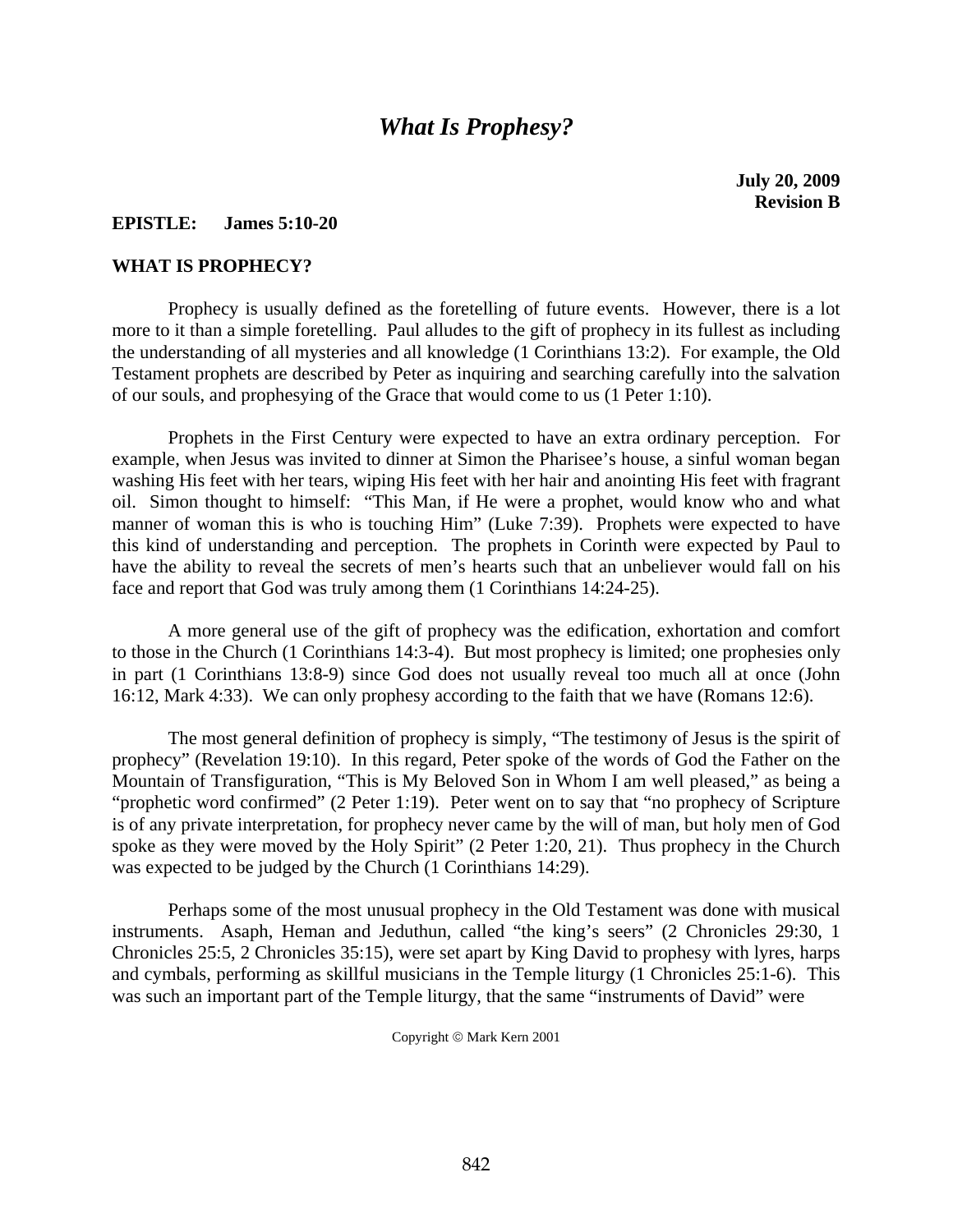dusted off and brought back to active use during the reforms of Hezekiah (2 Chronicles 29:25- 28). This instrumental prophecy was still "the testimony of Jesus" since all aspects of the Temple liturgy and sacrifice pointed to Jesus in some prophetic way.

## **Prophecy in the Church**

 The Lord had said "Many prophets and kings have desired to see what you see, and have not seen it, and to hear what you hear, and have not heard it" (Luke 10:24). The context there was the return of the Seventy from being sent out two-by-two to heal the sick and cast out demons.

 But one might say that the Old Testament prophets heard the Lord's voice, performed miracles and even raised the dead. What didn't they see that the Lord's disciples did? Cyril of Alexandria and John Chrysostom both say that what the prophets didn't see was God incarnate. They knew the things to come and also greatly desired them. But they didn't have the opportunity to see for themselves (Commentary of Luke, chapter 10; Homily xlv on Matthew 13).

 Some examples of prophets in the church are Agabus (Acts 11:28, 21:10), Joseph called Barsabas and Silas (Acts 15:22, 32; 1:23), Anna (Luke 2:36), and Deacon Philip's four virgin daughters (Acts 21:8-9). It was the prophets and teachers in Antioch that sent Paul and Barnabas out on their First Missionary Journey (Acts 13:1-3). Timothy, as Bishop of Ephesus, was encouraged by Paul "Do not neglect the gift that is in you, which was given to you by prophecy with the laying on of the hands of the presbyters" (1 Timothy 4:14).

 After healing the lame man on Solomon's Porch (Acts 3:11), people crowded around Peter. Peter told them that they had denied the Holy One and asked for a murderer (Barabas) instead, killing the Prince of Life. Yet God raised Him from the dead (Acts 3:13-16). These things had been foretold by the prophets, that the Christ would suffer and that heaven must receive Him until the restoration of all things (Acts 3:18, 21). Yet, Peter said, you are the sons of the prophets and of the Covenant that God made with our fathers and to you first God sent His Servant Jesus to bless you (Acts 3:25-26). Five thousand more men believed because of Peter's words (Acts 4:4). Thus began a work in the Church which "the despisers will by no means believe" (Acts 13:40).

## **Persecution Follows the Prophets**

 Today's Epistle lesson begins with James, the Lord's brother, using the prophets who spoke in the Name of the Lord as an example of suffering and patience. This was certainly true for Elijah:

- Withstanding the drought and famine
- Birds bringing his only food
- Standing alone against the king and the prophets of Baal
- Living in a cave on Mt. Sinai
- At risk daily of Jezebel's wrath

As we speak in the Name of the Lord, we can expect some kind of persecution also.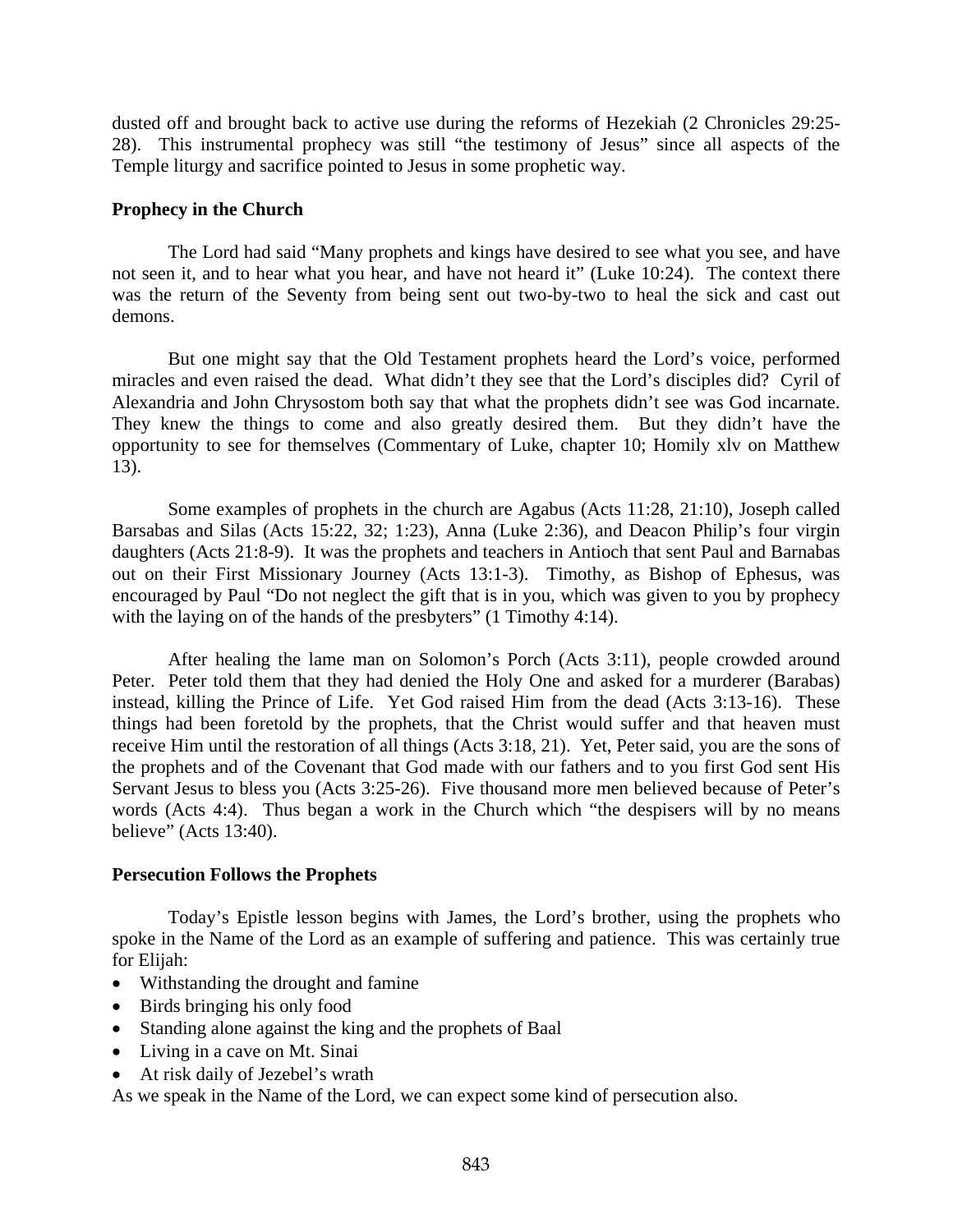The Lord had said, "Blessed are you when men hate you and when they exclude you and revile you and cast out your name as evil for the Son of Man's sake. Rejoice in that day and leap for joy! For indeed your reward is great in heaven, for in like manner their fathers did to the prophets." On the other hand, "Woe to you when all men speak well of you, for so did their fathers to the false prophets" (Luke 6:22, 23, 26; Matthew 5:10-12).

 In this regard, the Lord also said, "He who receives a prophet in the name of a prophet shall receive a prophet's reward" (Matthew 10:41). This can be difficult at times, as the Lord pointed out in our Gospel lesson: "Assuredly I say to you, no prophet is accepted in his own country" (Luke 4:24; also Matthew 13:57, John 4:44). Mark added to this that a prophet is without honor in his own country, among his own relatives and in his own house (Mark 6:4).

#### **Beware of False Prophets**

 Paul counseled the Thessalonians "Do not despise prophecies. Test all things; hold fast what is good" (1 Thessalonians 5:20-21). If prophecy is the Lord speaking to His people, it is important that one not despise this. However, the Lord had also warned His followers: "Beware of false prophets who come in sheep's clothing, but inwardly they are ravenous wolves." Of these, He said, "Many will say to Me in that day, 'Lord, Lord have we not prophesied in Your Name and done many wonders in Your Name?' And then I will declare to them, 'I never knew you; depart from Me, you who practice lawlessness' " (Matthew 7:15, 22, 23; see also Matthew 24:11, 24; Mark 13:22). In this regard, we have only to remember Judas Iscariot who performed many wonders in the Lord's Name when the Lord sent the Twelve out two-by-two (Matthew 10:1-8). Yet he was a thief (John 12:6) and sold the King of Kings for thirty pieces of silver (Matthew 26:14-15).

 The Apostle John also warned the Church to beware of false prophets: "Beloved, do not believe every spirit, but test the spirits, whether they are of God. Because many false prophets have gone out into the world" (1 John 4:1). One specific spirit he warned about was the prophetess Jezebel in Thyatira (Revelation 2:20).

 The Apostle Peter said the same thing: "But there were also false prophets among the people, even as there will be false teachers among you, who will secretly bring in destructive heresies, even denying the Lord who bought them, and bring on themselves swift destruction" (2) Peter 2:1). He went on to compare these false prophets to the fallen angels, to brutish animals and to the (false) Prophet Balaam (2 Peter 2:4-18; see also Numbers 22, 23, 24).

### **We Can All Prophesy**

 Jeremiah prophesied that the Lord would make a New Covenant with the House of Israel where He would put His Law within them and write it on their hearts. He would be their God and they would be His people. They would not need to teach each man his neighbor and each man his brother saying, "Know the Lord", for they would all know Him from the least of them to the greatest of them (Jeremiah 31:31-34). This prophecy is quoted verbatim in Hebrews to explain what the Lord had done by the Cross and by the giving of the Holy Spirit (Hebrews 8:7- 13).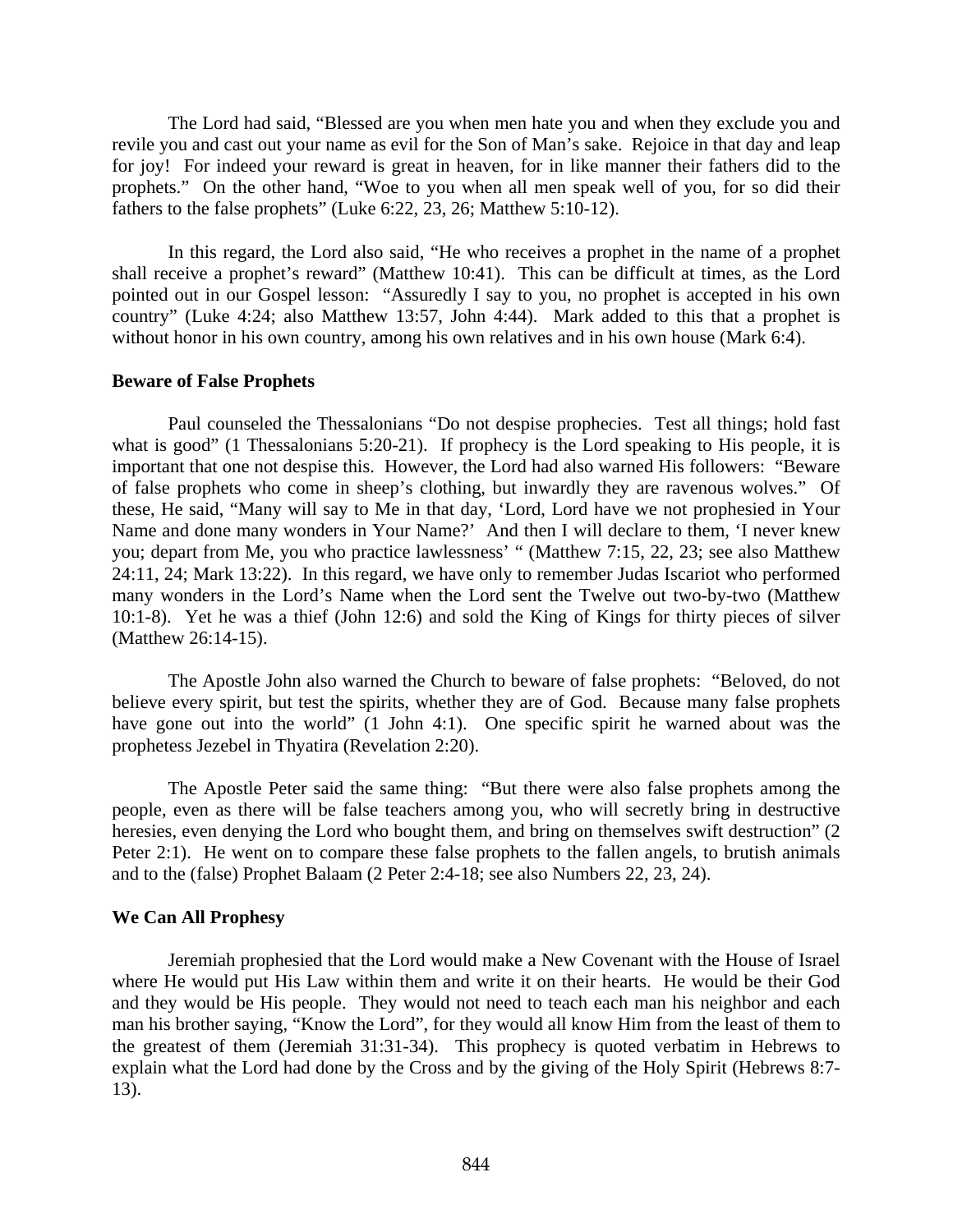When the Lord put His Spirit on Moses' Seventy Elders, Moses remarked, "Would that all the Lord's people were prophets" (Numbers 11:29). Paul stated that this is now not only possible but he even recommends it: "For you can all prophesy one by one, that all may learn and all may be encouraged" (1 Corinthians 14:31). However, Paul cautions to be sure that "the spirits of the prophets are subject to the prophets" (1 Corinthians 14:32). John Chrysostom stated that this refers to the judgment or discernment of the other prophets (v.29) to be sure no diviner or false prophet comes into their midst (Homily xxxvi on 1 Corinthians 14).

 What this means on a practical day-to-day level is that every one of the Lord's people needs an intimate experience with God. In Elijah's case there were some great catastrophic events taking place: a great wind, an earthquake, a fire. But the Lord wasn't there. He heard the Lord's voice in a gentle whisper. Similarly, we can hear the Lord's voice in the quietness of our heart.

 Sometimes we find ourselves in the midst of a great deal of satanic influence, similar to Elijah confronting the Prophets of Baal and withholding rain for three and a half years. By proclaiming the Word of God, we often do this also, even if not as dramatically. We can persevere in this for a time and we need to confront Satanic influence. But there often comes a time when we're not sure what to do next. Like Elijah, we need to go somewhere where we can hear the Lord's voice just as Elijah went to Mt. Sinai, the Mountain of God.

 But just hearing the Lord's voice is not enough. Balaam heard the Lord's voice repeatedly (Numbers 22:9-12, 20, 31-35; 23:4,5, 16; 24:2-9, 15-19). So did Judas Iscariot. We also need to do what we say and obey the Lord's voice with all our heart. We need to avoid what was prophesied by Isaiah: "This people drew near with their mouth and honored Me with their lips; but they remove their hearts far from Me. And their reverence for Me consists of tradition learned by rote" (Isaiah 29:13).

 As we hear the Lord's voice we will have opportunities to intercede for others. From today's Gospel text, Elijah was sent to the widow of Zarephath specifically and not to the many widows in Israel (Luke 4:25-26). Elijah interceded for her regarding raising her son from the dead (1 Kings 17:17-23). In the Orthodox liturgy we intercede for others many times, and we are encouraged to do so privately also.

 James addresses this intercession in today's Epistle lesson: "Is anyone among you suffering? Let him pray. Is anyone cheerful? Let him sing psalms. Is anyone among you sick? Let him call for the presbyters of the church and let them pray over him, anointing him with oil in the Name of the Lord. And the vow of the Faith will save the sick. And the Lord will raise him up. And if he has committed sins, he will be forgiven" (James 5:13-15). Contained within these verses from James are three prophetic roles:

• First is suffering. In verse 10, James uses the prophets as an example of suffering and patience. "Indeed we count them blessed who endure." James then mentioned the perseverance of Job and added that the Lord is very compassionate and merciful (v.11). Abraham also patiently endured to obtain the promise (Hebrews 6:15). Whether we are called on to suffer or whether we intercede in prayer with someone else who is suffering, it is a prophetic calling, because it is the testimony of Jesus.